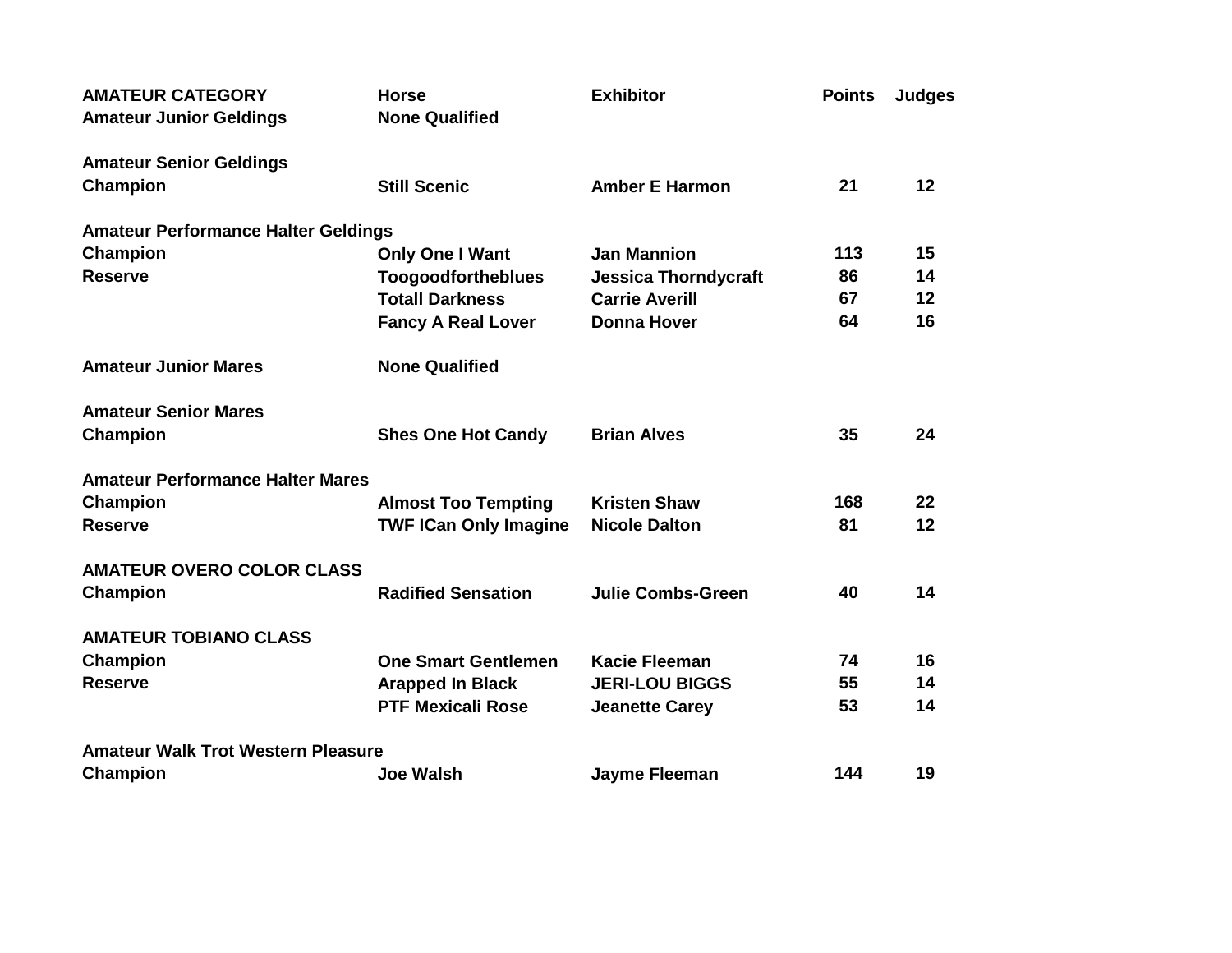## **Amateur Walk Trot Western Horsemanship**

| Champion                                     | <b>Tats Classical Rhythm</b> | <b>Judy Mcnabb</b>     | 130 | 16              |
|----------------------------------------------|------------------------------|------------------------|-----|-----------------|
| <b>Reserve</b>                               | Keepthedoublescomin          | <b>Amy Thomasson</b>   | 79  | 18              |
|                                              | <b>PTF Mexicali Rose</b>     | <b>Jeanette Carey</b>  | 64  | 14              |
|                                              | <b>Make Me A Proposition</b> | <b>Karla Oelsner</b>   | 37  | 12              |
| <b>Amateur Walk Trot Trail</b>               |                              |                        |     |                 |
| Champion                                     | <b>PTF Mexicali Rose</b>     | <b>Jeanette Carey</b>  | 105 | 17              |
| <b>Reserve</b>                               | <b>Make Me A Proposition</b> | <b>Karla Oelsner</b>   | 91  | 16              |
| <b>Amateur Walk Trot Showmanship</b>         |                              |                        |     |                 |
| <b>Champion</b>                              | <b>Scribbly</b>              | <b>Joanna Condos</b>   | 158 | 16              |
| <b>Amateur Walk Trot Hunt Seat Eq</b>        |                              |                        |     |                 |
| Champion                                     | Keepthedoublescomin          | <b>Amy Thomasson</b>   | 84  | 18              |
| <b>Amateur Walk Trot Hunter Under Saddle</b> |                              |                        |     |                 |
| Champion                                     | Keepthedoublescomin          | <b>Amy Thomasson</b>   | 83  | 20              |
| <b>Reserve</b>                               | <b>Living A Double Life</b>  | <b>Michele Guerra</b>  | 70  | 15              |
| <b>Novice Amateur Western Pleasure</b>       |                              |                        |     |                 |
| Champion                                     | <b>U DONT KNOW ME</b>        | Mary W Belen           | 78  | 13              |
| <b>Reserve</b>                               | <b>Certainly A Sensation</b> | <b>Stephanie Proft</b> | 65  | 13              |
|                                              | <b>Still Scenic</b>          | <b>Amber E Harmon</b>  | 25  | 12              |
| <b>Novice Amateur Western Horsemanship</b>   |                              |                        |     |                 |
| Champion                                     | <b>Still Scenic</b>          | <b>Amber E Harmon</b>  | 82  | 14              |
| <b>Reserve</b>                               | <b>U DONT KNOW ME</b>        | <b>Mary W Belen</b>    | 63  | 12              |
| <b>Novice Amateur Western Riding</b>         |                              |                        |     |                 |
| Champion                                     | <b>LUCKY IN HOLLYWOOD</b>    | <b>TONI RAYKOVICH</b>  | 40  | 12 <sub>2</sub> |
| <b>Reserve</b>                               | <b>Fancy Huslers Necoia</b>  | <b>Betsy Ninekirk</b>  | 33  | 14              |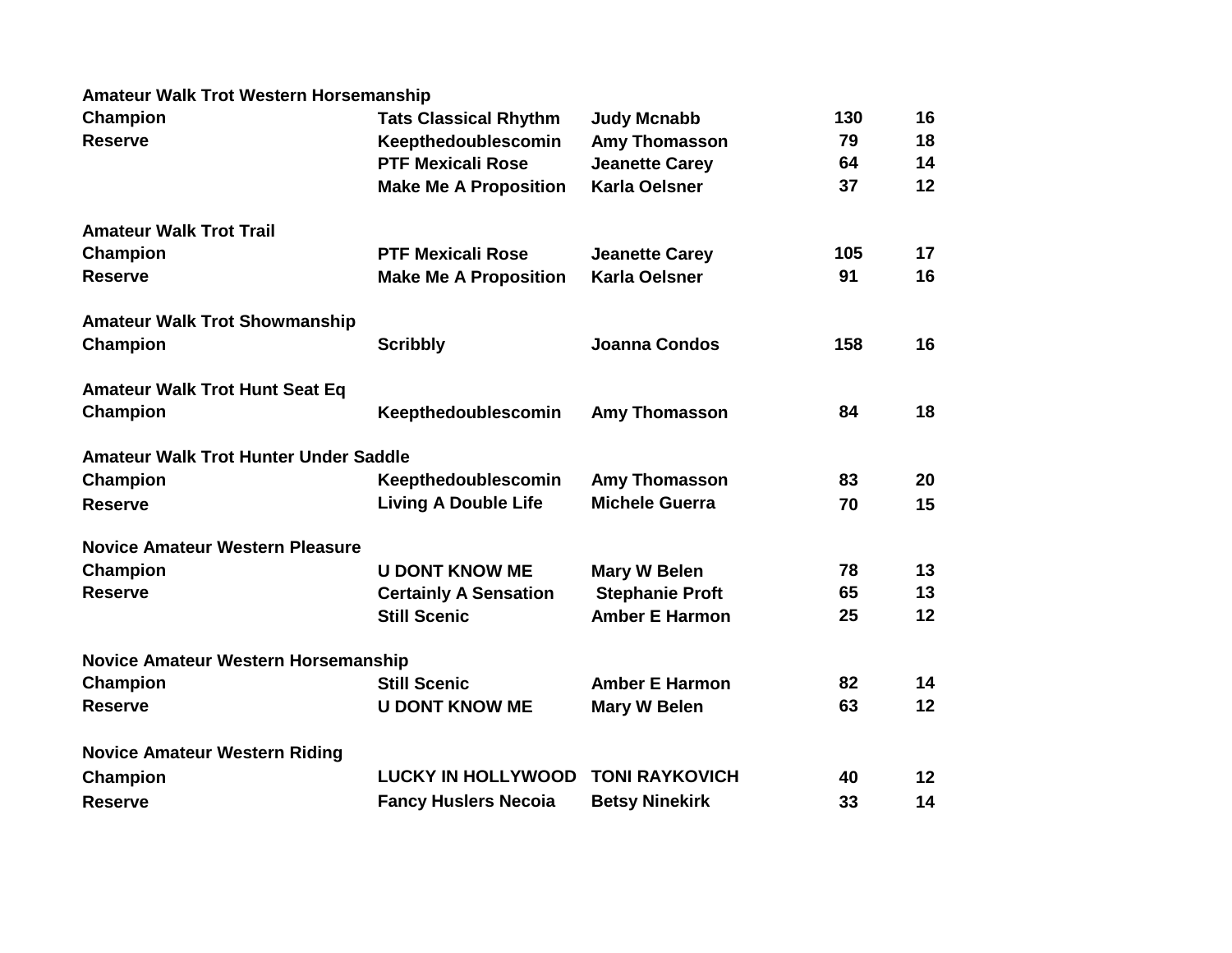| <b>Novice Amateur Trail</b>                       |                              |                             |     |    |
|---------------------------------------------------|------------------------------|-----------------------------|-----|----|
| Champion                                          | <b>U DONT KNOW ME</b>        | <b>Mary W Belen</b>         | 88  | 14 |
| <b>Reserve</b>                                    | <b>Fancy Huslers Necoia</b>  | <b>Betsy Ninekirk</b>       | 55  | 16 |
|                                                   | <b>Certainly A Sensation</b> | <b>Stephanie Proft</b>      | 53  | 14 |
|                                                   | <b>Still Scenic</b>          | <b>Amber E Harmon</b>       | 50  | 12 |
| <b>Novice Amateur Showmanship</b>                 |                              |                             |     |    |
| Champion                                          | <b>Still Scenic</b>          | <b>Amber E Harmon</b>       | 152 | 16 |
| <b>Reserve</b>                                    | Arap N Amaze N               | <b>Andrea Mantua</b>        | 54  | 12 |
| Novice Amateur Hunt Seat Eq.                      |                              |                             |     |    |
| Champion                                          | <b>U DONT KNOW ME</b>        | <b>Mary W Belen</b>         | 66  | 12 |
| <b>Reserve</b>                                    | <b>Still Scenic</b>          | <b>Amber E Harmon</b>       | 59  | 15 |
| <b>Novice Amateur Hunter Under Saddle</b>         |                              |                             |     |    |
| Champion                                          | <b>Still Scenic</b>          | <b>Amber E Harmon</b>       | 105 | 14 |
| <b>Reserve</b>                                    | <b>Toogoodfortheblues</b>    | <b>Jessica Thorndycraft</b> | 95  | 16 |
|                                                   | <b>Certainly A Sensation</b> | <b>Stephanie Proft</b>      | 54  | 16 |
| <b>Novice Amateur Reining</b>                     | <b>None Qualified</b>        |                             |     |    |
| <b>NOVICE AMATEUR RANCH RIDING None Qualified</b> |                              |                             |     |    |
| <b>AMATEUR YEARLING IN TRAIL</b>                  |                              |                             |     |    |
| Champion                                          | <b>Babymac</b>               | <b>Diane Alves</b>          | 32  | 16 |
| <b>AMATEUR YEARLING LONGE LINE</b>                |                              |                             |     |    |
| Champion                                          | <b>Babymac</b>               | <b>Diane Alves</b>          | 49  | 16 |
| <b>Reserve</b>                                    | <b>Time For Details</b>      | <b>Michele Guera</b>        | 15  | 8  |
| <b>Amateur Western Pleasure All Ages</b>          |                              |                             |     |    |
| Champion                                          | <b>All Star Sensation</b>    | <b>Wendy Hull</b>           | 86  | 14 |
| Amateur Western Horsemanship All Ages             |                              | <b>None Qualified</b>       |     |    |